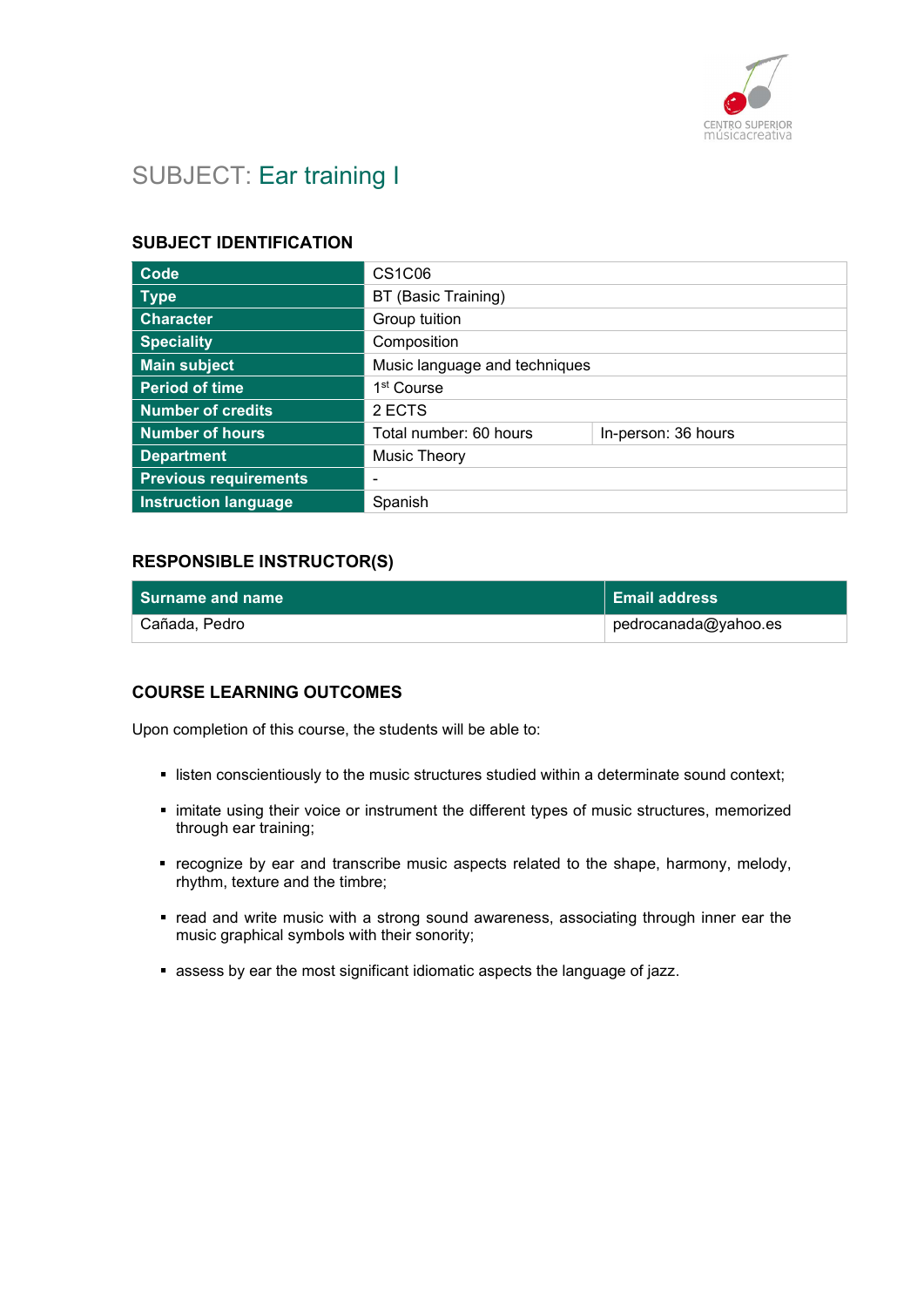

# COURSE CONTENT

| <b>Thematic block</b>         | <b>Theme/Repertoire</b>                                                                                                                                                                                                                                                                                                                                                                                                                                                                                                                                                             |
|-------------------------------|-------------------------------------------------------------------------------------------------------------------------------------------------------------------------------------------------------------------------------------------------------------------------------------------------------------------------------------------------------------------------------------------------------------------------------------------------------------------------------------------------------------------------------------------------------------------------------------|
| I. Harmony                    | Harmonic intervals<br>$\bullet$<br>Triad chords in roots state and inversions<br>Dominant chords<br>Tonal system: harmonic functions, types of cadences, guide tones,<br>basic links, chords symbols and symbols with degrees<br>4-part chords<br>Harmonic structures in major and minor mode:<br>Diatonic harmony<br>$\blacksquare$<br>Secondary dominants<br>$\blacksquare$<br>Dominants chords by extension<br>Il grado relativo<br>Pedal tone<br><b>Substitute Dominant chords</b><br>Modal chords<br>Chords diminished in 7 <sup>th</sup><br><b>Blues harmony</b><br>$\bullet$ |
| II. Melody                    | Melodic intervals<br>$\bullet$<br>Arpeggios of triad chords and 4-part chords<br>Tonal scales: major and minor modes<br>Phases and melodic motives in 1 voice, upon the chords and the<br>$\bullet$<br>harmonic sequences studied<br>Modal scales; ilonian, dorian, phygian, lydian, mixolydian (or mixo),<br>$\bullet$<br>aeolian, locryan<br>Pentatonic scales: major and minor, Blues scale<br>$\bullet$<br>Phases and melodic motives in 1 voice in a modal context<br>$\bullet$<br>Other dominant scales<br>$\bullet$                                                          |
| III. Rhythm                   | Rhythmic root principles<br>$\bullet$<br>Types of musical forms: binary, ternary, different subdivisions and<br>$\bullet$<br>alternative forms<br>Common figures within each form, prolongation signs, special<br>$\bullet$<br>valuation groups, upbeats, anticipations, hemiolas, etc.<br>Phrases and rhythmic patterns<br>$\bullet$                                                                                                                                                                                                                                               |
| IV. Form, shape and<br>timbre | Formal auditive analysis: representation of the shape through<br>$\bullet$<br>schemes and graphics<br>Most frequent formal structures: AABA, ABAC, form blues<br>Parts or sections: introduction, theme, interlude, solos, coda<br>$\bullet$<br>Instrumentation<br>$\bullet$                                                                                                                                                                                                                                                                                                        |

# STUDENT´S STUDY HOURS PLANNING

| <b>Activity type</b>                                           | <b>Total hours</b>  |
|----------------------------------------------------------------|---------------------|
| <b>Theoretic activities</b>                                    | 8 hours             |
| <b>Practice activities</b>                                     | 26 hours            |
| Other mandatory training activities (seminars, workshops etc.) | -                   |
| <b>Test taking</b>                                             | 2 hours             |
| <b>Student self-study hours</b>                                | 60 hours            |
| <b>Practice preparation</b>                                    | 24 hours            |
| <b>Total studying hours</b>                                    | $36+84 = 120$ hours |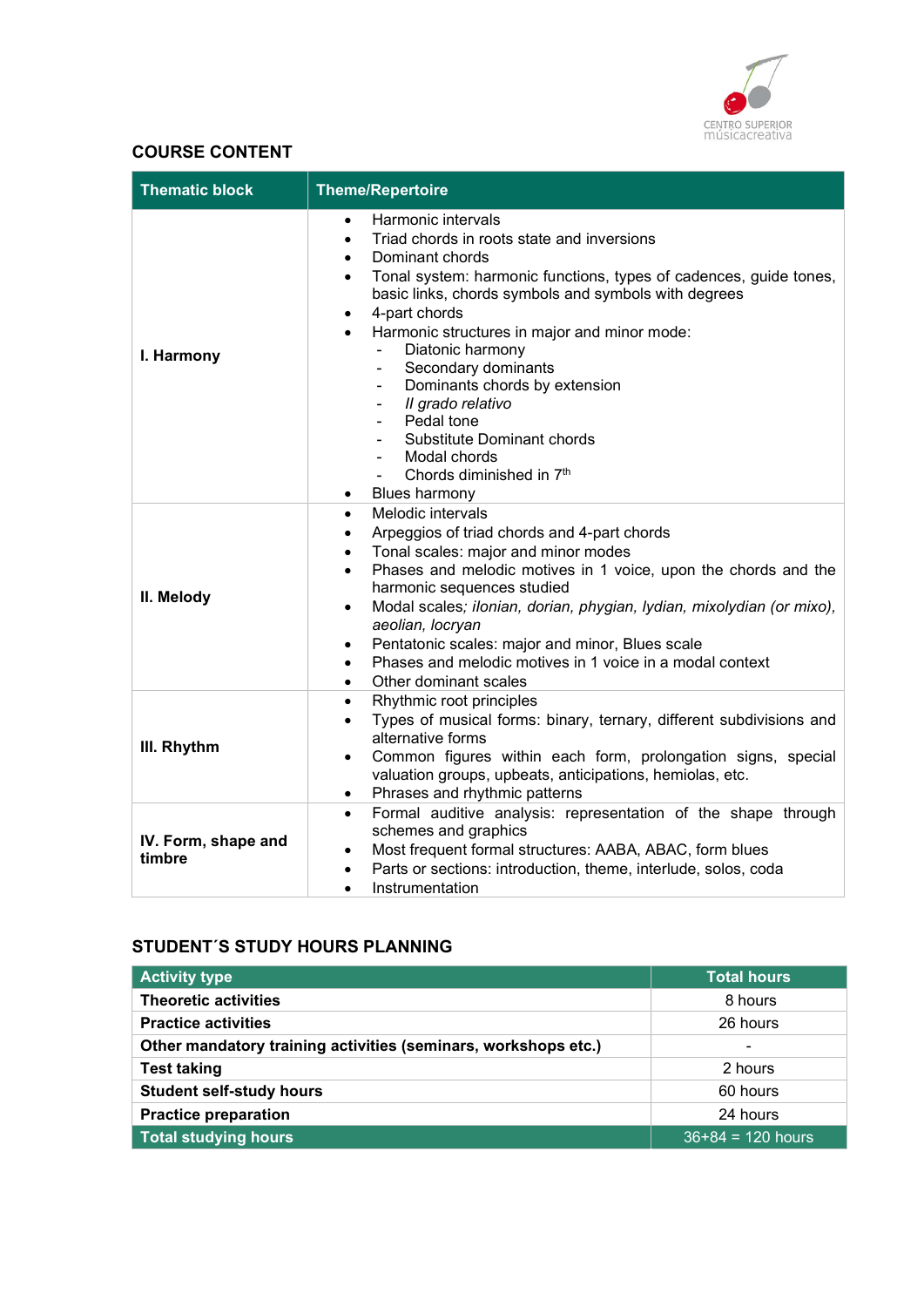

### **METODOLOGY**

The Methodology will be practical and participative and will be developed through the following activities:

- Memorization, interiorization and imitation (vocal and with instrument)
- Recognition and transcription
- Intonation
- Writing
- Vocal and instrumental improvisation

The work process will have a double dimension:

- Analysis by ear of music pieces, from which the student will extract music content to work
- Análisis auditivo de obras, de las que extraer contenidos musicales a trabajar.
- Concrete earing exercises that will develop the students listening capacity and the recognition of musical elements in real auditions.

| <b>Theoretical activities</b>                                                | Theoretical/conceptual explanations and analysis of different<br>examples coming from all the most relevant music styles.                                                                        |
|------------------------------------------------------------------------------|--------------------------------------------------------------------------------------------------------------------------------------------------------------------------------------------------|
| <b>Practical activities</b>                                                  | Practical application of what has been studied in class through<br>transcriptions, collective group intonation, performance with<br>instrument, sight-reading, rhythms, and melodies composition |
| <b>Other training mandatory</b><br>activities (workshops,<br>seminars, etc.) | Thematic sessions with visiting professors                                                                                                                                                       |

#### ASSESSMENT TOOLS

|                                                                                 | Participation: The students must actively participate in class, proving<br>interest and/or understanding of the content covered.                                                                                                         |
|---------------------------------------------------------------------------------|------------------------------------------------------------------------------------------------------------------------------------------------------------------------------------------------------------------------------------------|
| <b>Theoretical activities</b>                                                   | Continuous evaluation: The students must fulfil the requested<br>assignments during the whole academic course, proving research<br>ability and practice synthesis skills concerning theoretical concepts in<br>performance.              |
|                                                                                 | <b>Participation:</b> The students must actively participate in class, proving<br>interest and/or understanding of the content covered.                                                                                                  |
| <b>Practical activities</b>                                                     | Continuous evaluation: The students must fulfil the requested practical<br>assignments during the whole academic course based on to team-<br>work dynamics and also prove writing and oral skills.                                       |
|                                                                                 | Performance exams: The students must take at least two exams<br>during the academic course in order to show the practical skills<br>acquired and the practical assimilation of the course contents,<br>following the tests instructions. |
| <b>Other educational mandatory</b><br>activities (workshops,<br>seminars, etc.) | Participation: The students must actively participate in the different<br>relevant events as considered by the instructor or by the degree<br>coordinators.                                                                              |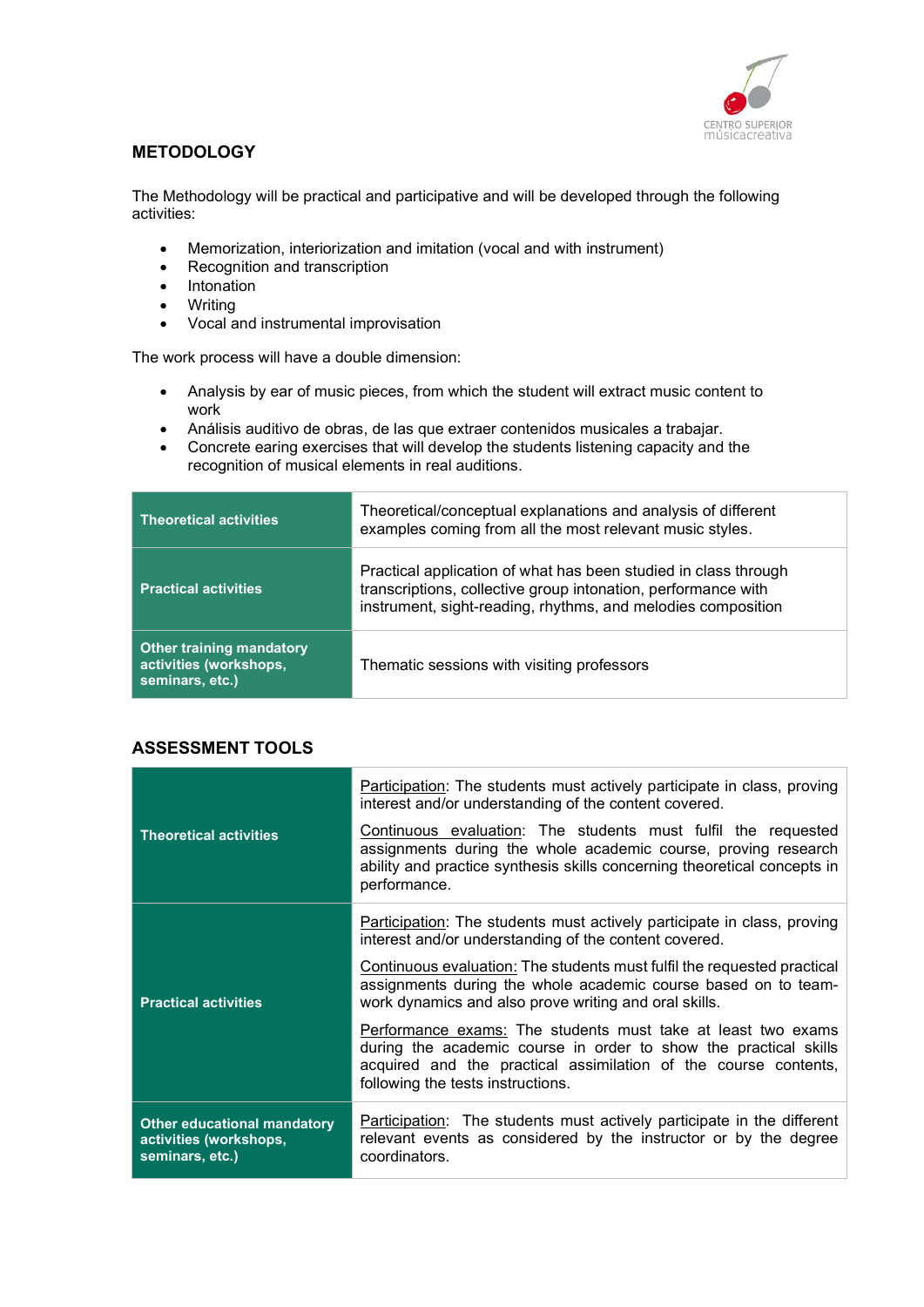

### ASSESSMENT CRITERIA

| <b>Theoretical activities</b>                                                | To develop a conceptual-theoretical framework and analyse<br>consequently examples from the most relevant music styles                                                                  |
|------------------------------------------------------------------------------|-----------------------------------------------------------------------------------------------------------------------------------------------------------------------------------------|
| <b>Practical activities</b>                                                  | To apply practically the skills developed in class through<br>transcriptions, group intonation, instrument performance, sight-<br>reading and through rhythms and melodies composition. |
| <b>Other training mandatory</b><br>activities (workshops,<br>seminars, etc.) | To attend and participate in the relevant events for their education<br>(Meet the artists sessions, invited professors sessions, concerts<br>and rehearsals)                            |

## GRADE DETERMINATION SYSTEM

#### Grade determination system in continuous assessment

|                       | <b>Grade percentage</b> |
|-----------------------|-------------------------|
| Participation         | 10%                     |
| Continuous assessment | <b>20%</b>              |
| Mid-term exam         | 30%                     |
| Final exam            | 40%                     |
| Total                 | 100%                    |

#### Grade determination system in cases of loss of continuous assessment right

|            | <b>Grade percentage</b> |
|------------|-------------------------|
| Final exam | 80%                     |
| Total      | 80%                     |

#### Grade determination system for the extraordinary assessment call

|             | Grade percentage |
|-------------|------------------|
| Retake exam | 100%             |
| Total       | 100%             |

#### Grade determination system for students with disabilities

In principle, the grade determination system for students with disabilities will be carried out following the criteria set for the rest of the students, ensuring equal opportunities and conditions for all the students. However, if necessary, the instructor in charge will consider the type of disability of the concerned student. Should the situation apply, the assessment conditions will be adapted in accordance to the limitations of the corresponding disability.

These considerations will be established once the concerned student enrols in the corresponding courses. For the official records, the student and/or the student representative will be requested to present the corresponding disability report for the official accreditation.